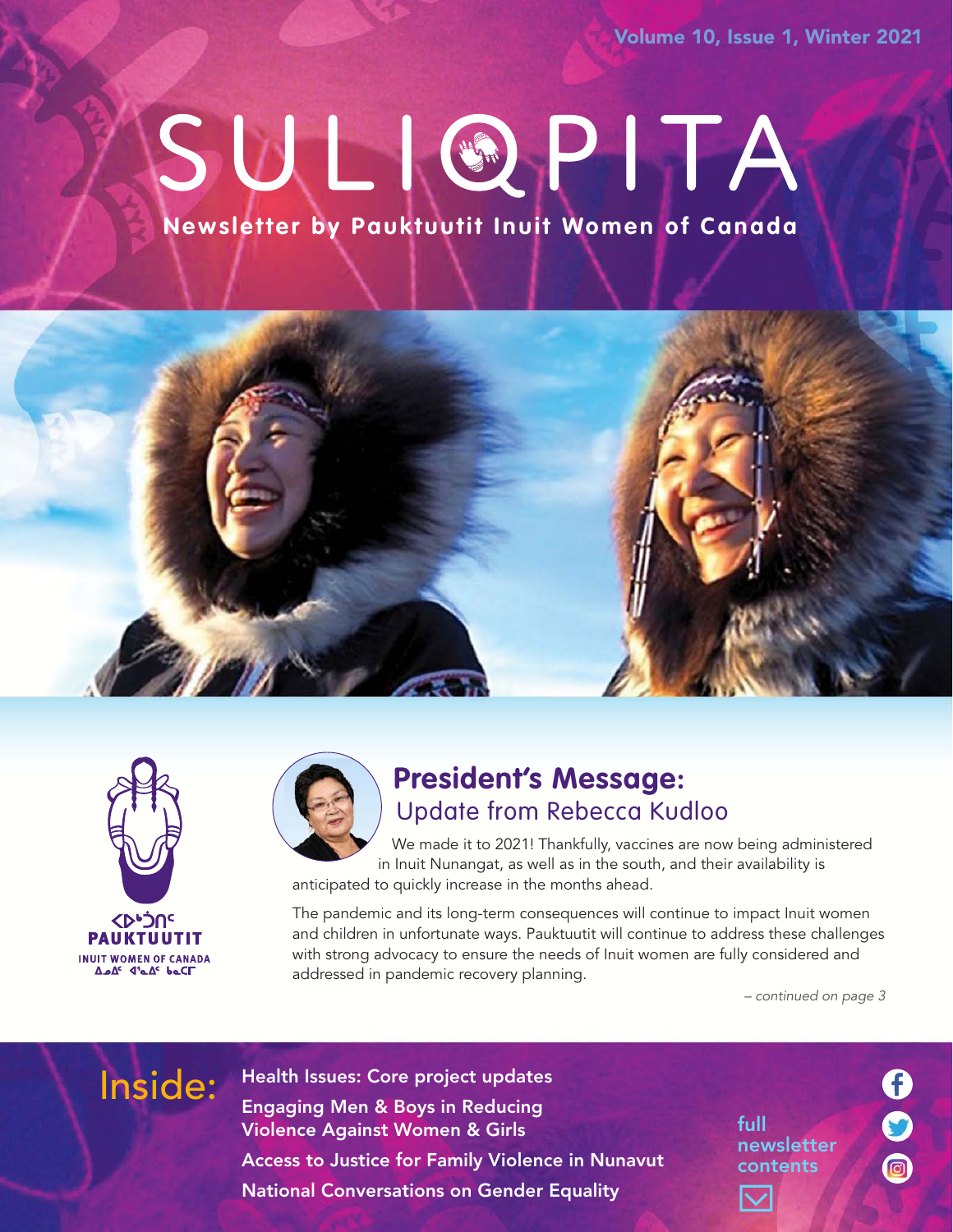# In this issue:

- 1 President's Message: Update from Rebecca Kudloo
- 5 Message from Acting Executive Director: Rosemary Cooper
- **6 Health Issues:** Core project updates
- 8 Engaging Men & Boys in Reducing Violence Against Women & Girls: Enhancing the pilimmarksarniq toolkit
- 9 Ikajuqatigiiniq, Inuit Youth Pathways to Violence Prevention: Leadership camp update
- Social & Economic Development Department: Core project updates
- 10 Policy & Research Updates: Violence, abuse prevention & administration of justice
- 15 Access to Justice for Family Violence in Nunavut: A research project & awareness campaign
- 16 Indigenous Coordination & Engagement Division: Social & economic development policy updates
- 18 Inuit-Adapted Community Readiness Model: New learning videos
- 19 National Conversations on Gender Equality with Young Canadians: Inclusivity update
- 19 Contact Information

*The pandemic and its long-term consequences will continue to impact Inuit women and children in unfortunate ways. Pauktuutit will continue to address these challenges with strong advocacy to ensure the needs of Inuit women are fully considered and addressed in pandemic recovery planning.* 77

– Rebecca Kudloo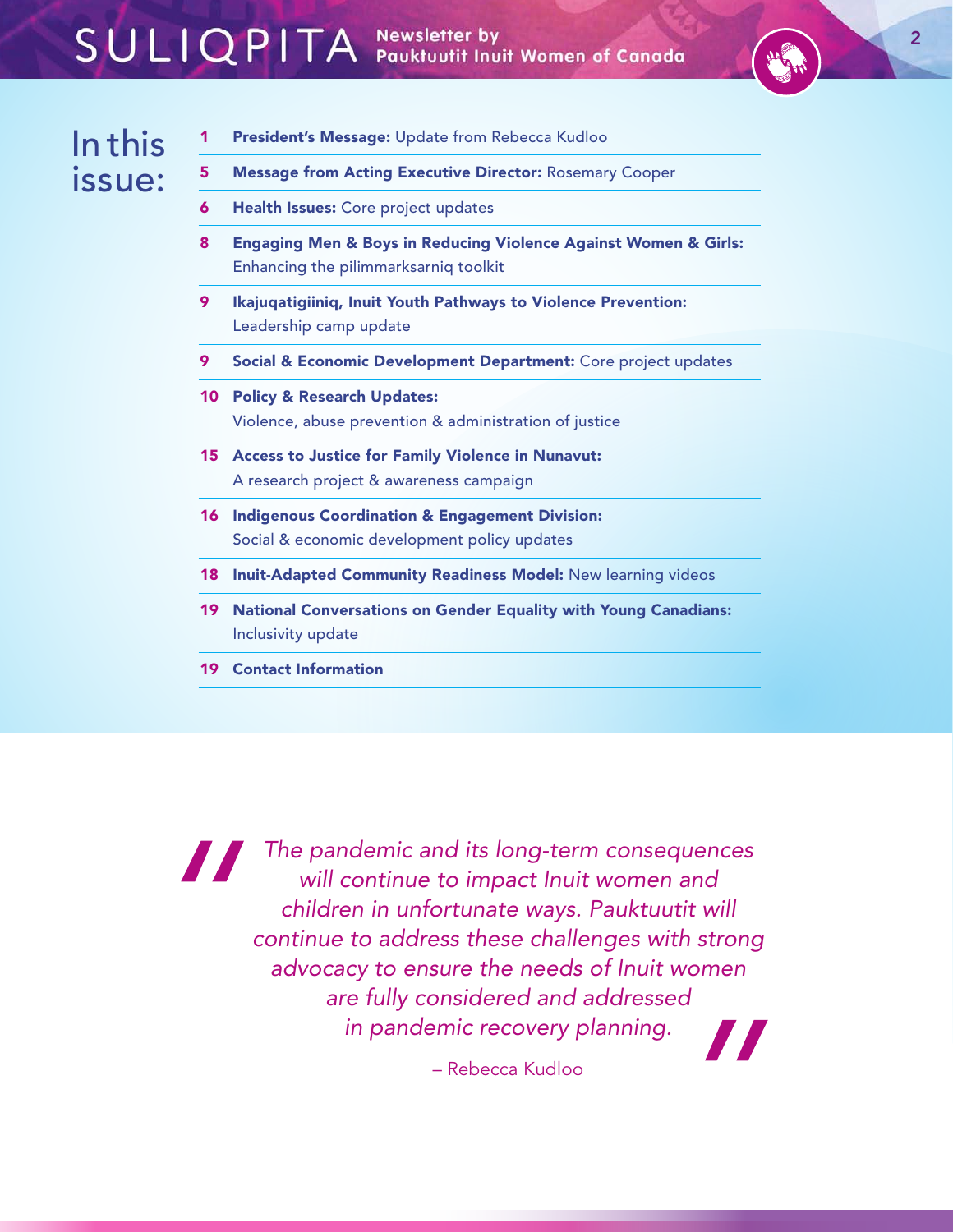#### *– President's Message continued from page 1*

I also know Inuit women will continue to be resilient, caring and work together to support each other and our communities. Thank you for continuing to follow public health guidelines to wear masks, wash hands, limit contacts and stay home when sick. Doing these things will keep our elders, loved ones and vulnerable people safe and healthy.

During the pandemic, Pauktutit advocated for emergency response funding for Inuit and other women's shelters. We are also actively engaged in promoting public health information, including on the effectiveness and safety of the COVID-19 vaccines.



#### Communicating Our Priorities to the Government

In August 2020, Pauktuutit presented our first prebudget submission to the Standing Committee on Finance, in advance of the next federal budget in 2021.

#### This formal communication of our priorities will help ensure that the concerns of Inuit women will be considered in the development of the next federal budget.

In September 2020, I wrote the Prime Minister asking that the Speech from the Throne not leave Inuit women behind. Specifically, we emphasized the following three key areas of urgent concern and asked the federal government to immediately:

- Invest \$20 million to build five shelters and transitional housing for Inuit women and children;
- • Financially support the implementation of Pauktuutit's 15 policing recommendations to improve the safety and security of Inuit women; and
- Support the creation and delivery of programming aimed at improving the wellbeing

#### SAVE THE DATES

January 26-27, Pauktuutit Annual General Meeting (AGM)

February 21, International Mother Language Day

March 8, International Women's Day

and safety of Inuit women and children living in cities, especially more affordable housing and skills training opportunities.

I was pleased to see that the Speech from the Throne and Federal Economic Statement included commitments to:

- Pandemic recovery supports for women in the economy;
- Help elders to be safe, respected, and live-in dignity by increasing Old Age Security at age 75 and the Canada Pension Plan survivor benefits;
- Increase investments in shelters and transition housing for Inuit in the north and urban centres;
- Moving forward with a National Action Plan on Gender-Based Violence;
- • Reduce homelessness; and
- Address food insecurity among Inuit.

#### RCMP & Pauktuutit Memorandum of Understanding (MOU)

Last summer, I also discussed the creation of a Memorandum of Agreement between Pauktuutit and the RCMP with Commissioner Brenda Lucki to support the implementation of Pauktuutit's 15 policing recommendations aimed at improving the safety and security of Inuit women across Inuit Nunangat.

These recommendations were originally identified in the January 2020 report, Addressing Gendered Violence Against Inuit Women: A Review of Police Policies and Practices in Inuit Nunangat.

#### Racism in the Canadian Healthcare System

In October, I took part in a national meeting hosted by Ministers Bennett and Miller to address racism in the health care system.

Pauktuuitit's presentation highlighted that systemic racism toward Inuit in health care is well documented and made five recommendations: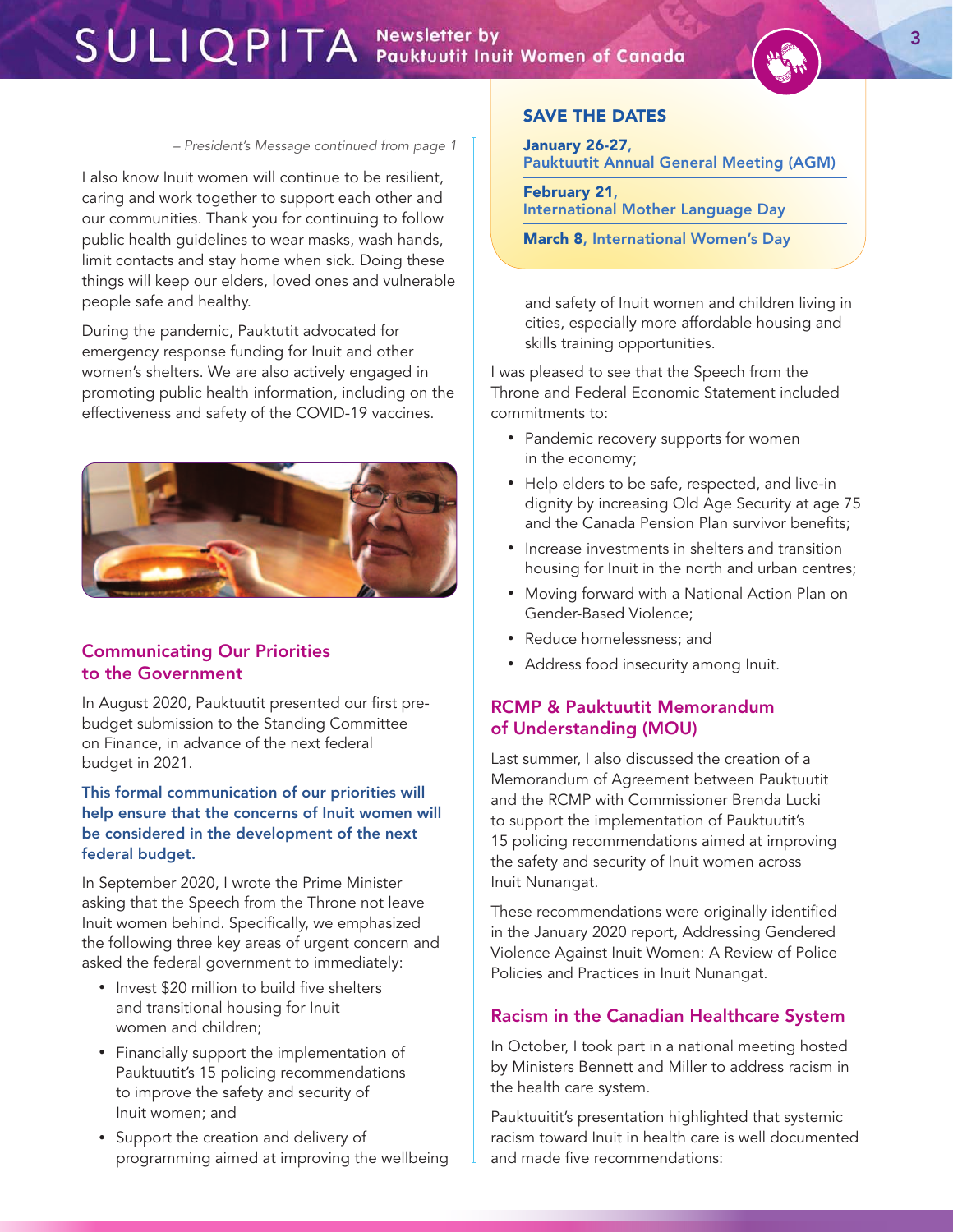- 1. That the government increase funding to ensure the principles of the Canada Health Act, including accessibility, comprehensiveness and universality, are upheld for Inuit women and girls – wherever they live – and there are sustainable and sufficient health resources in each community.
- 2. That all Inuit children and youth receive STEM (science, technology, engineering and mathematics) outreach programs, and that the most promising students are offered an opportunity to attend summer STEM camps, either virtually or in person. In addition, high school students should receive counselling and encouragement about the path to becoming a doctor, nurse, physiotherapist or support worker. Further, when our students are training for a career in healthcare, they must be supported with safe and respectful classrooms. As well, clinical settings must be free of racism and discrimination.
- 3. That racism is addressed with Cultural Safety Education by training, recruiting, retaining, and mentoring Inuit staff and healthcare providers at all levels of the health system; as well as by creating working and learning environments where Inuit knowledge, leadership and enterprise are all valued.
- 4. That all healthcare student trainees and current healthcare staff receive cultural awareness training about Inuit history and culture, as well as gender-based violence training, and that those working in our communities should also receive local Inuktut dialect training.
- 5. That the delivery of healthcare is Inuit-informed, through the involvement of elders, community leaders, women and youth in the design and delivery of healthcare programs and services for our people and communities, and that Inuit women be consulted when decisions are made about where healthcare dollars for Inuit are to be spent.

In closing, please say safe and plan to get the COVID-19 vaccine to protect yourself and everyone in your community. I wish you a happy and healthy new year, with feelings of renewed hope and optimism.

#### Bill C-15, United Nations Declaration on the Rights of Indigenous Peoples Act (UNDRIP)

In November, I participated in the first session of the consultations the Minister of Justice held with Indigenous women's groups for the drafting of this legislation.

Many of the changes Pauktuutit sought have been made in Bill C-15, introduced in Parliament, in December 2020.

Pauktuutit will be advocating for the quick passage of the Bill C-15 and for Inuit women to be part of developing the Action Plan to implement the rights in UNDRIP. These rights are guaranteed equally to Inuit women, girls, as well as gender-diverse persons.

#### *About Rebecca Kudloo*

*Rebecca Kudloo has served as President of Pauktuutit since 2014. She was born on the land outside Iglulik, Nunavut, and now lives in Baker Lake, Nunavut. Prior to her work with Pauktuutit, Rebecca worked in education and community-based counselling for over 30 years, including with the Department of Education of the Nunavut Government, from which she is now retired. Rebecca is also the co-founder and current Chair of Mianiqsijit, a community-based child sexual abuse and family violence counselling service in Baker Lake.* 

 $\frac{1}{26}$ 

– Rebecca Kudloo, President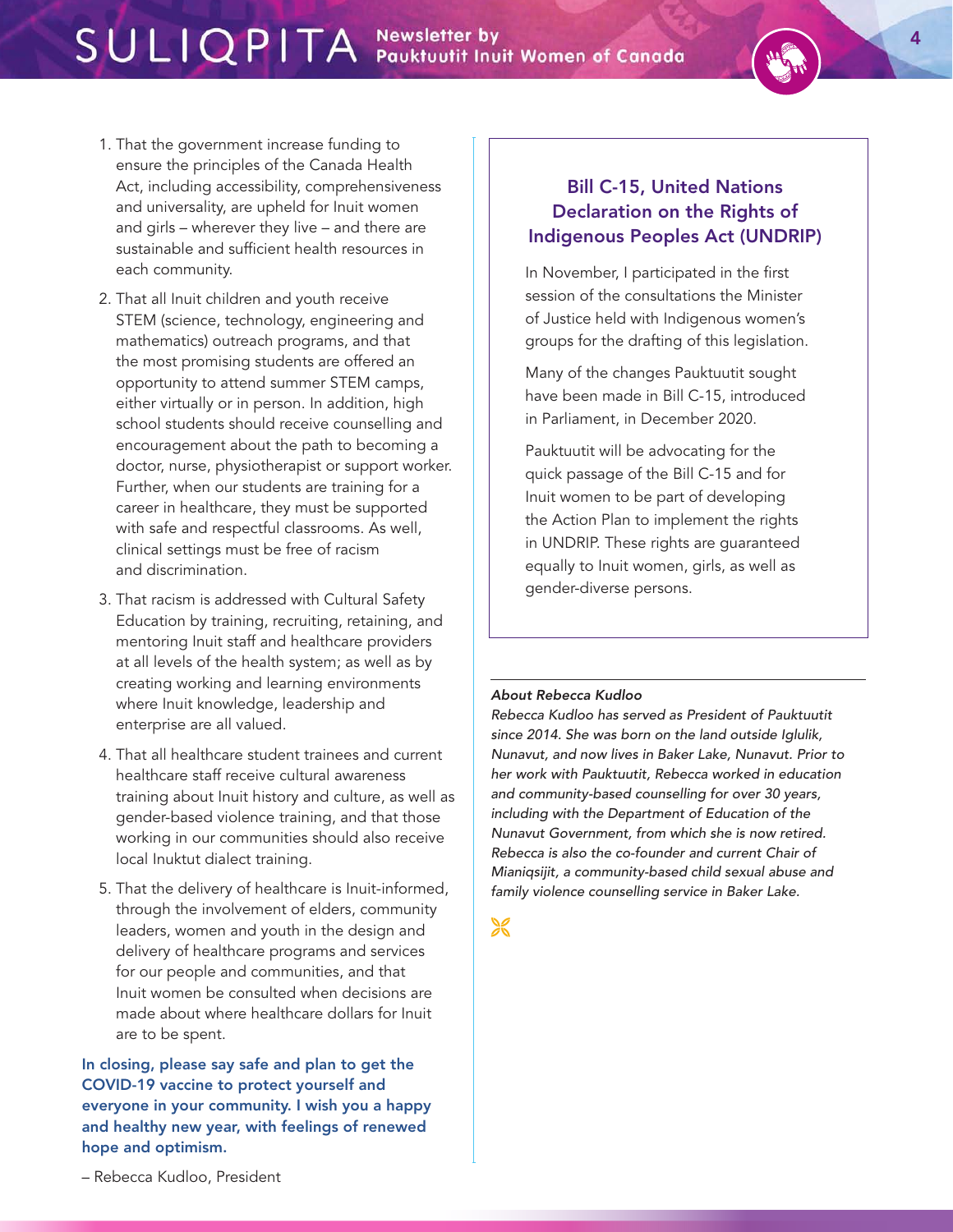

### **Message from Acting Executive Director:**  Rosemary Cooper

Happy New Year and welcome to the first issue of Suliqpita, in 2021! Eleven months in to the COVID-19 pandemic in Canada, the Pauktuutit team is well settled into the new pandemic-informed work structure. With the help of technology, staff have largely been able to continue activities unrelated to travel and ensure maximum safety protocols.

Projects which would normally require travel and face-to-face meetings are now accomplished through conference calls and videoconferencing. Everyone is working from home and will continue to do so until it is safe to return to our offices in Ottawa. Among Pauktuutit's current priorities is our work toward the co-development of a National Action Plan to implement the Calls for Justice of the *Final Report of the National Inquiry into Missing and Murdered Indigenous Women and Girls (MMIWG).* 

*Pauktuutit is co-chairing the Inuit Working Group with Inuit Tapiriit Kanatami to deliver a comprehensive and ambitious Inuit Action Plan to the federal government by the spring of 2021. This Inuit-specific strategy will form the Inuit Chapter of the overarching National Action Plan.* 

Other members of the Inuit Working Group are representative from each of these 10 diverse organizations:

- Inuvialuit Regional Corporation
- • Nunavut Tunngavik Incorporated
- Makivik Corporation
- • Nunatsiavut Government
- • Family & Survivors Circle
- • Urban Inuit/Tungasuvvingat Inuit
- • AnânauKatiget Tumingit Regional Inuit Women's Association
- • Saturviit Inuit Women's Association of Nunavik

As well, representatives of Pauktuutit and ITK are members of the Core Working Group which is working to deliver the overall National Plan. Together, Inuit representatives are working to ensure that Inuit women and girls receive the same standard of safety, health, education, and justice enjoyed by all Canadians, and the physical, emotional, economic, social and cultural security that many Canadians take for granted.

The Inuit Action Plan will address these inequities with concrete, timely and measurable systemic changes so that Inuit women and girls – as well as lesbian, gay, bisexual, transgender, queer, questioning, intersex and asexual persons – achieve substantive equality.

Pauktuutit continues to advocate for immediate funding for shelters in Inuit Nunangat and a Needs Assessment Survey is underway with urban Inuit women in Ottawa to get a better sense of relevant potential services. The aim is to secure a shelter in the capital and, eventually, replicate the model in other urban centres.

On an equally crucial matter, Pauktuutit's president has been actively pursuing a Memorandum of Understanding (MOU) with RCMP officials to operationalize the recommendations of the Policing Report released earlier in the year.

The MOU will serve as the formal strategic approach to identify shared objectives, and to monitor progress and accountability to reduce gender-based discrimination as well as violence against Inuit women and girls.

Most recently, Pauktuutit's President Rebecca Kudloo tabled recommendations at a national meeting to address racism in Canada's healthcare system and encouraged governments to take concrete action to follow through on promises made to remedy the situation.

#### *About Rosemary Cooper*

 $\frac{1}{26}$ 

*Rosemary Cooper assumed responsibility as Acting Executive Director of Pauktuutit in October 2020. Before joining Pauktuutit as Senior Political Advisor, Rosemary was Political Advisor at Inuit Tapiriit Kanatami (ITK). Prior to moving to Ottawa, Rosemary served in the Nunavut Government as Associate Deputy Minister of Health and Social Services, and Associate Deputy Minister of Executive Services and Intergovernmental Affairs. Born and raised in Iqaluit, Rosemary is fluently bilingual in Inuktut and English.*

5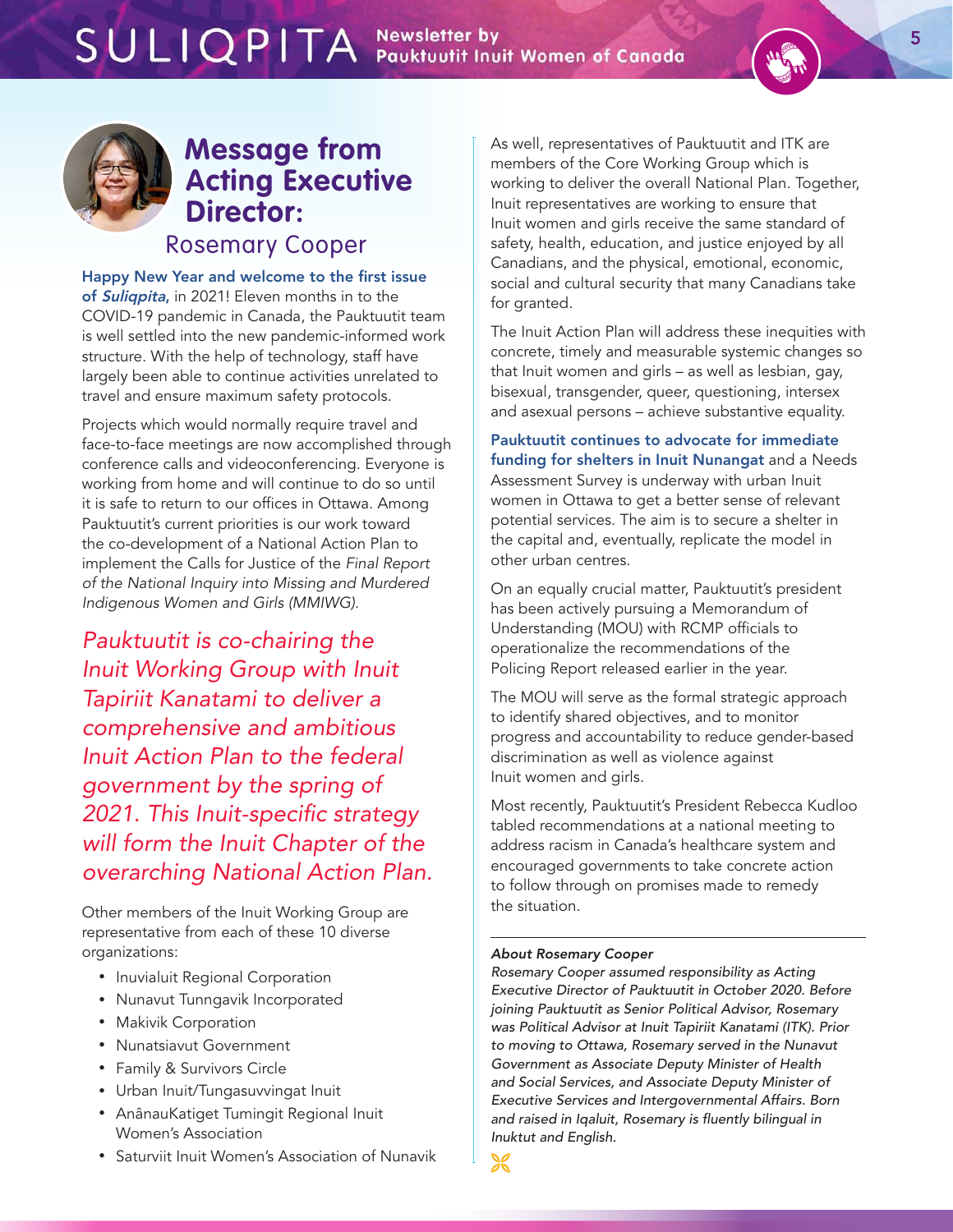# **Health Issues:**  Core project updates

#### Cannabis in Our Communities: A focus on youth and maternal health

Funded by Health *Canada's Substance Use and Addiction Program*, our cannabis project is active as we engage with a target audience of youth and young parents from across all regions of Inuit Nunangat and key urban centres.

Once the pandemic began and all travel was cancelled, we shifted our approach from conducting focus groups in communities to having teleconferences with participants in each region or urban area.

This shift from in-person to remote program delivery allowed us to expand our scope beyond a single community in each region to the entire region (e.g., from only Kuujjuaq to Nunavik).

We continue to work with Argyle Consulting and Okpik Consulting to engage audiences and aim to complete our research this fall.

To reach potential participants, we implemented a comprehensive media strategy that leverages our [website](https://www.pauktuutit.ca/health/cannabis-in-our-communities/) and [our Facebook page](https://www.facebook.com/watch/?v=251617199563377) as recruitment tools. The strategy includes promotional material for community champions who have been sharing our messaging and helped recruit participants.

Once the engagement phase is done, we will begin the knowledge translation portion of the project based on the findings from our focus groups, the national online survey, and individual phone interviews.

*Using the research results, we will identify strengths and gaps in cannabis knowledge to create Inuit-specific resources as part of a customized awareness campaign with a strong emphasis on harm reduction.*

We will distribute these resources across northern regions via health centres and allied service providers to encourage Inuit communities to make informed and healthy decisions about cannabis use.

6

#### Fetal Alcohol Spectrum Disorder: Supporting Inuit families & communities

Funded by the Public Health Agency of Canada, this project aims to raise awareness of Fetal Alcohol Spectrum Disorder (FASD), reduced associated stigma, and improve the health of mothers and infants affected by FASD.

With the support of researchers at The Firelight Group and Okpik Consulting, Pauktuutit is speaking with Inuit living across Inuit Nunangat and in urban centres willing to sharing their experiences around FASD.

We are also interviewing workers, frontline providers, community and education workers, as well as anyone who works in family health and FASD. Since travel to the regions is restricted for the foreseeable future due to Covid-19, we replaced in-person focus groups with virtual interviews.

The topics discussed focus on alcohol consumption, maternal and infant health, plus all aspects of FASD. The insights gleaned from these conversations will be compiled in a report contributing to Inuitspecific FASD research and informing a FASD public awareness campaign tailored for Inuit.

At the conclusion of Phase One in late fall 2020, we developed a Request for Proposals around knowledge translation and transfer (KTT), including a strategy to disseminate Phase One data results, and customized communication products for the awareness campaign.

#### The CheckUp Project: Engaging youth via social media

Funded by the Canadian Institutes of Health Research (CIHR), the CheckUp Project is a sexual health wellness initiative that seeks to engage with Nunavik and Inuvialuit Inuit youth to discuss sexually transmitted and blood-borne infections (STBBI) and the importance of "getting checked."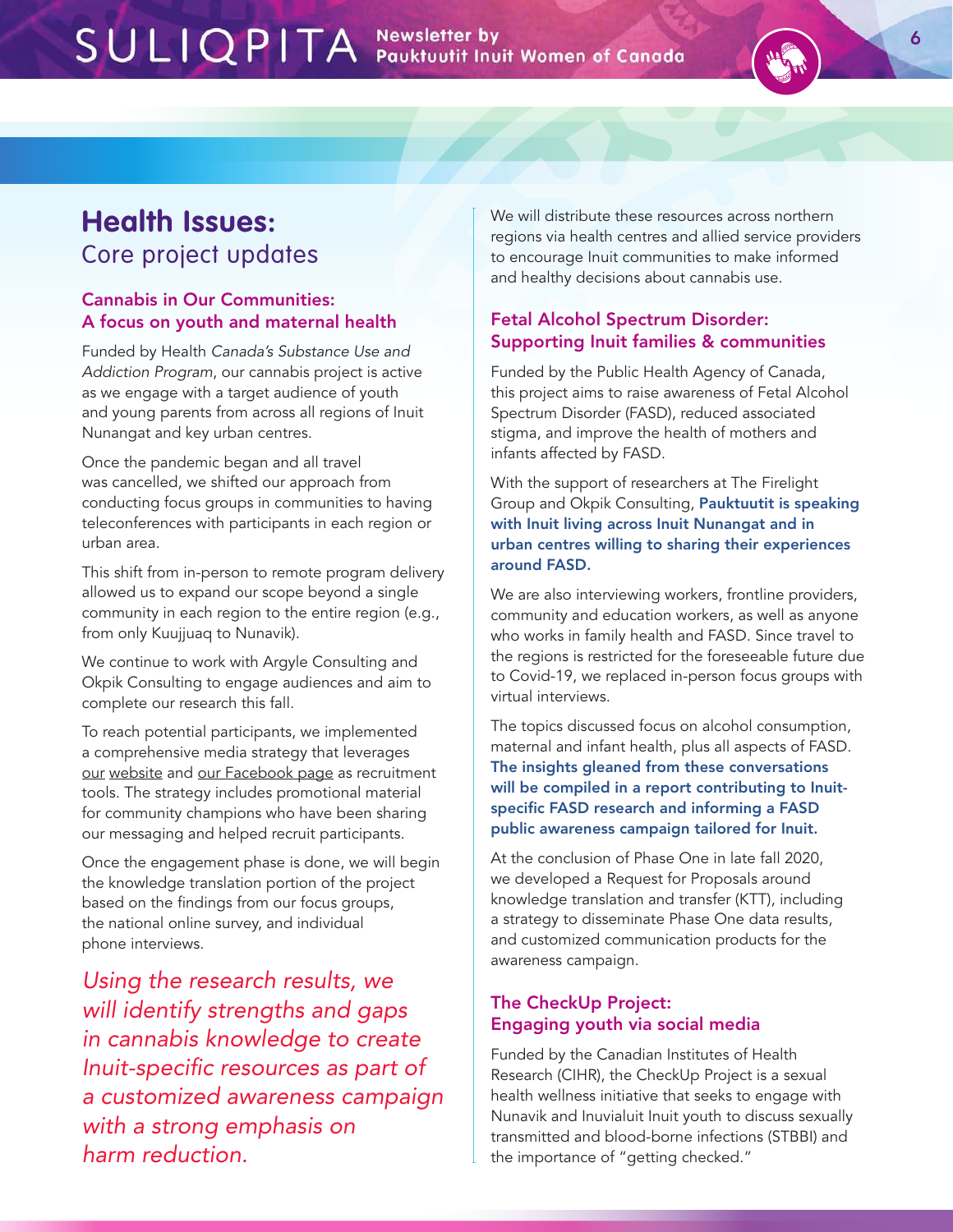In partnership with the University of Saskatchewan, the Nunavik Regional Health Board and Social Services, and the Inuvialuit Regional Corporation, the project aims to determine the most effective ways to engage with youth on social media about sexual health.

### *Posts by the CheckUp Project on social media have increased both 'shares' and followers.*

We partnered with Canadian Inuk singer Beatrice Deer for a [video series entitled "Because You Asked,"](https://www.facebook.com/CheckUpProject/posts/2343458409296864) which discusses youth sexual health and the importance of getting checked. The first video proved quite popular and we are working on content for the next video in the series.

In our last youth session in Kuujjuaq we realized that the concept of consent should be integrated into sex health and wellness discussions. We will make sure this theme continues to be central for future project activities.

Before the pandemic, the CheckUp project cycle was in the planning phase of learning circles and youth engagement sessions in Nunavik and Inuvialuit Settlement Region (ISR). Since working conditions in light of COVID-19 are changing and differ across regions, plans for the structure and organization of sessions or retreats have not been completed.

We are investigating virtual options over the coming months and aim for engagement in the spring of 2021.

#### The Cancer Project: *Inuusinni Aqqusaaqtara* – My Journey

Funded by the Canadian Cancer Society, the Cancer Project aims to help Inuit cancer patients better understand cancer and improve communication between Inuit patients and non-Inuit care providers.

Specifically, Pauktuutit and the Canadian Cancer Society are working together to develop meaningful ways to support better health and to increase prevention and early detection among Inuit.

#### *Inuusinni Aqqusaaqtara* – My Journey is a collection of cancer resources developed for Inuit patients, caregivers, and healthcare providers. Pauktuutit developed e-learning modules that facilitate online and offline learning, as well as provide northern communities with accessible education.

At the end of 2019, Pauktuutit invited individuals who have experienced a cancer journey, their families, and others who work in Inuit health to take part in a pilot test of the e-learning modules before they were completed.

#### The feedback provided proved critical to ensure module content was relevant, sensitive and Inuit-specific.

The e-learning module specifically for healthcare providers is in the process of accreditation by the Canadian Nurses Association (CNA). However, given the scarcity of available Inuit nurses to review contents, the accreditation has been suspended.

Once complete, we hope accreditation will provide incentive for nurses to receive credits for completing the module towards their professional development requirements.

If you are an Inuk nurse or know an Inuk nurse that would like to review our e-learning modules, please contact Savanah Ashton at sashton@pauktuutit.ca.

#### Cancer Survivorship: Building culturally safe care with Inuit in Inuit Nunangat

Pauktuutit has received a three-year grant from the Canadian Institutes of Health Research (CIHR) for cancer survivorship work, in partnership with the University of Ottawa.

This project will facilitate the continued dissemination and implementation of Pauktuutit's cancer resources to ensure they are available to those who need them most.

#### Reproductive Health Rights: A focus on Inuit women

On the day ahead of the Forum for Informed Consent and Reproductive Rights, Pauktuutit held an Inuitspecific session with several key stakeholders from across Inuit Nunangat on January 27, 2020.

We discussed key messaging and presented these in the following days at the two-day Forum in Ottawa, which was hosted by the First Nations and Inuit Health Branch (FNIHB) and the National Collaborating Centre for Indigenous Health (NCCIH).

The resulting report is entitled, *[Access, Respect,](https://www.pauktuutit.ca/health/maternal-health/reproductive-health-rights/)  [Consent: Inuit Women and Reproductive Health](https://www.pauktuutit.ca/health/maternal-health/reproductive-health-rights/)  [Care Services in 2019](https://www.pauktuutit.ca/health/maternal-health/reproductive-health-rights/)*. The knowledge compiled in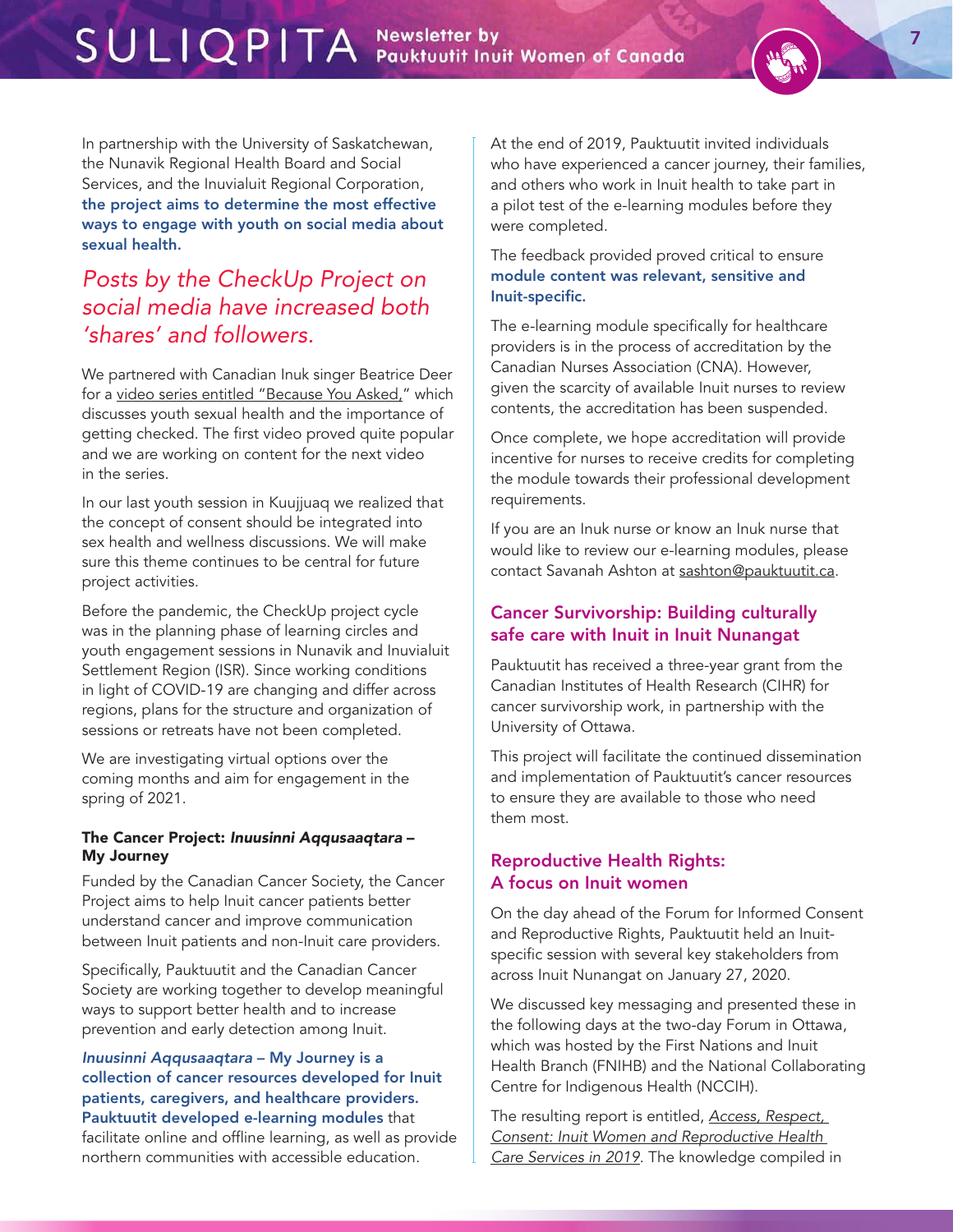this report stems from a one-year consultation and research project, which included an environmental scan and community visits in Inuit Nunangat.

The project examined the following issues:

- • Inuit women's access to reproductive health information;
- • sexual and reproductive health education and information;
- temporary and permanent contraception;
- pregnancy options;
- pre- and post-natal care; and
- birthing.

The report posits that sexual and reproductive health and rights are fundamental human rights, and that Inuit women must be provided equitable access and care.

We conducted telephone interviews with 22 key contacts in sexual and reproductive health services in the four Inuit regions, and with southern referral centres. We also held community consultations and interviews in Rankin Inlet, Arviat, Kuujjuaq, Inuvik, Iqaluit, and Nain.

Out of respect for their privacy, those who contributed to the consultations will remain anonymous.

The summary of these consultations is a snapshot in time, and refers to a mixture of facts, statements and opinions. By contrast, we know that processes and protocols within the healthcare systems across Canada are not static and subject to change.

We hope this report highlights both the gaps and the promising practices, while providing context for further discussion.

# **Engaging Men & Boys in Reducing Violence Against Women & Girls:** Enhancing the pilimmarksarniq toolkit

Building on the results of Phase I of this project, the overall intent of Phase II was to develop and support community-based efforts to reduce violence against women and girls, as well as promote gender equality.

As part of Phase II, we developed a role model campaign. We went through a process of nominations across all regions and worked with an advisory committee to choose a diverse group of seven role models including men, women, youth and elders.

The campaign is a way for community members across Inuit Nunangat to acknowledge someone in their daily life who demonstrates the characteristics



of Inuit societal values that foster healthy relationships, gender equality, and a way of living life free from violence.

> These activities provided indications that could enhance the *Pilimmarksarniq*, Engaging Men and

Boys toolkit. The goal of this toolkit is to encourage men and boys to advocate on behalf of women to end violence against women and children.

The toolkit supports the creation of a men's group with a view to encourage positive coping skills in the face of grief and trauma.

National Engagement teleconferences were successfully held over a two-day session, focusing on strengthening coping skills as well as supporting Inuit men and women role models in speaking out about violence.

There were also opportunities to build and share knowledge of effective practices to engaging men and boys in addressing gender-based violence.

A series of seven videos were planned to complement the revised toolkit, featuring role models making a compelling case for the benefits of good coping skills.

The production of the videos is now complete, including trailers for marketing purposes, and the toolkit itself is entering the layout and printing phase.

The toolkit has also been translated to North Baffin Inuktitut and the project is expected to be complete by year-end, with launch and distribution set for 2021.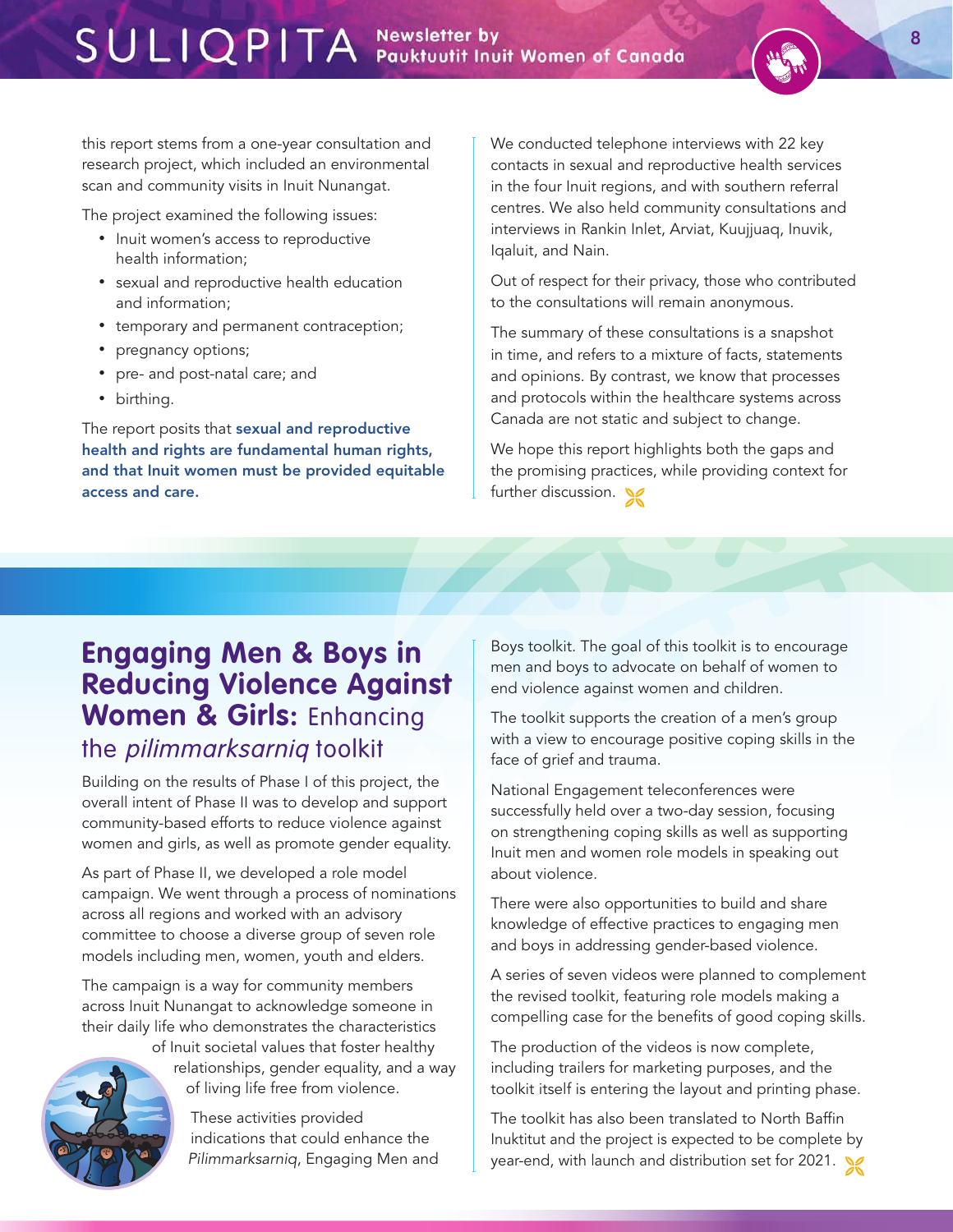# **Ikajuqatigiiniq, Inuit Youth Pathways to Violence Prevention:**  Leadership camp update

*Ikajuqatigiiniq* is an Inuit youth violence prevention leadership camp designed to be held in Pangnirtung over five days. The project is funded by Indigenous Services Canada's Family Violence Prevention Program (FVPP) and the First Nations and Inuit Health Branch (FNIBH).

Due to the ongoing COVID-19 travel restrictions, Pauktuutit is considering having the camp delivered by local community facilitators in collaboration with Qikiqtani Inuit Association's representatives.

The project's deadline has also been extended to March 2021, to accommodate the pandemic delays.

A primary objective is to create a toolkit for the support of youth camps held by youth themselves. The first camp would serve as a trial event and the blueprint for other camps going forward.

Ikajuqatigiiniq *aims to enhance youth self-reliance to identify unhealthy behaviour and attitudes. It is meant to foster the ability to promote non-violence which, in turn, helps youth live free from violence.* 

# **Social & Economic Development Department:**  Core project updates

The past few months have been busy for the Social and Economic Development (SED) department! Our focus has been on completing project deliverables for core projects.

We completed the first year of the Enhancing Inuit Women's Economic Development project.

The aim of the project is to enhance and formalize current socio-economic development activities by:

- establishing an Inuit women's business council;
- sustaining and enhancing the IWBN's growth and activities;
- • providing strategic direction to Pauktuutit's economic development activities and initiatives; and
- bringing together relevant experts and stakeholders to share promising practices.

We held Inuit Women's Business Council (IWBC) meetings in November 2019 and February 2020. The next scheduled virtual meeting will take place in late fall 2020. We also created a directory for Inuit women-owned businesses across Canada, which will help Inuit women network across the country.

Business development workshops are also being finalized. Once completed, we aim to make them available online and contract people in communities to deliver the workshops in person.

Regarding the extraction project, the final report on survey findings is almost done. It will include a communications element highlighting the responsibilities of workplaces in ensuring the safety of Inuit women. The project literature review is also complete and disseminated. It has been extremely well received by governmental actors, community partners, and the project advisory committee.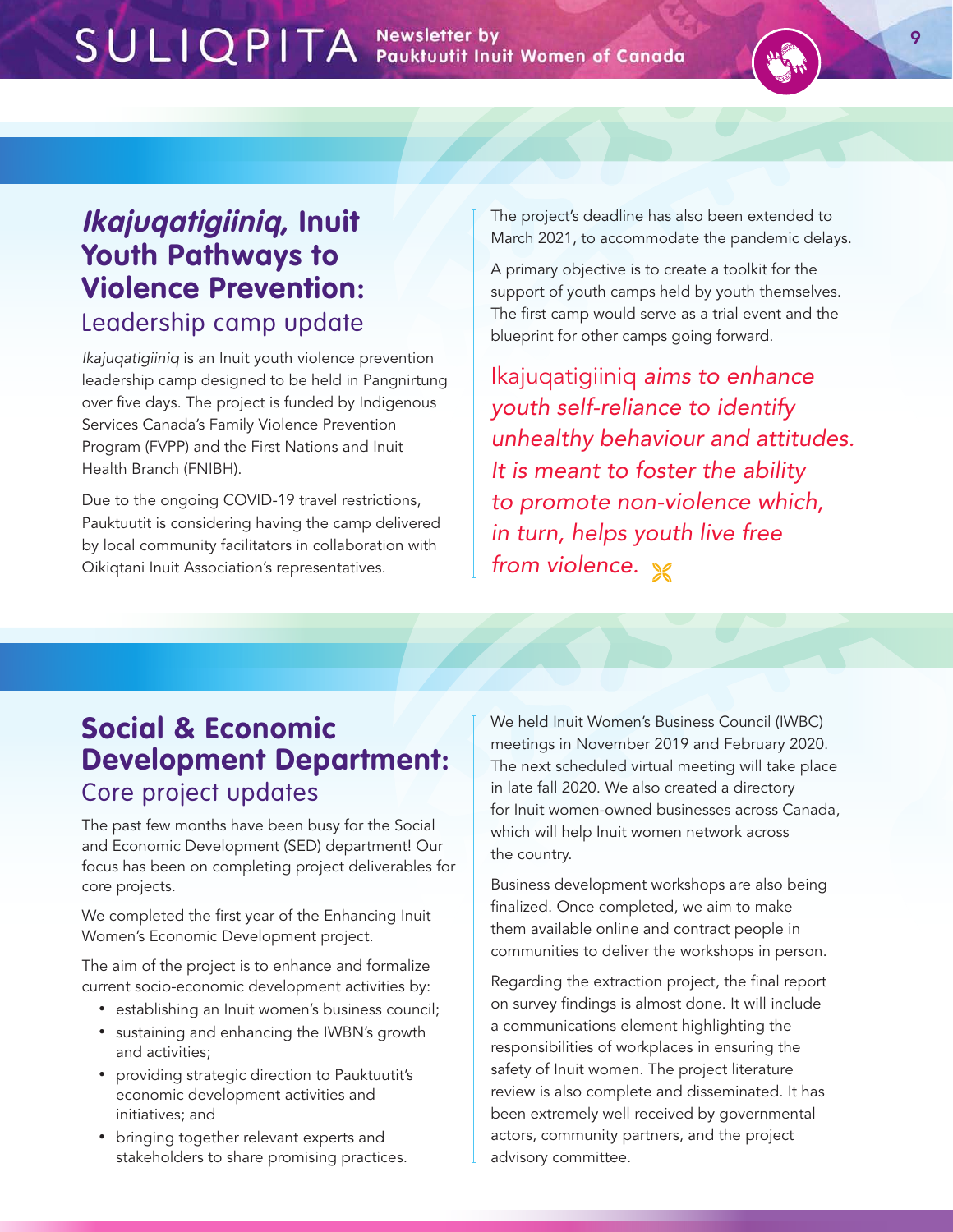*Alongside Policy and Research colleagues at Pauktuutit, the SED department has taken part in national forums addressing the impacts of COVID-19 on Indigenous economic and social wellbeing.* 

These include the Indigenous Business COVID-19 Response Taskforce (initiated by the federal government), and the Community Economic Development Taskforce led by Inuit Tapiriit Kanatami (ITK).

Meetings have been taking place weekly since March 2020 and some initiatives include national surveys outlining the effects of COVID-19 on Inuit women-owned businesses and an economic recovery plan (in progress).

### **Policy & Research Updates:**  Violence, abuse prevention & administration of justice

#### Needs Assessment for Inuit-Specific Urban Women's Shelter & Housing in Ottawa, ON

#### Subject:

There is no available evidence exploring the need for urban Inuit-specific women's shelters. Given the lack of research, we don't know if Inuit women feel supported within the current shelter system.

There is no picture of urban Inuit women's housing situations and needs in Ottawa.

#### Key Objectives:

First, the needs assessment will examine the shelter and support needs of urban Inuit women in Ottawa, with the goal of replication in other urban centres with significant Inuit populations.

Second, it will explore the current state of urban Inuit women's housing and homelessness in Ottawa.

This is an important area of research, as **there is a** lack of information creating sizable gaps in the knowledge about the experience of Inuit women in urban centres. There are knowledge gaps around the most effective and culturally appropriate service options.

As it relates to shelter use, housing, and homelessness the study will seek to gain a broad understanding of the needs and experiences of Inuit women and their children in Ottawa.

The research will seek to determine what the actual needs are from shelter facilities, and address housing options for Inuit women in the city.

Ultimately, the needs assessment will fill an important research gap and will help to inform service planning and delivery. It will also identify other unmet needs related to the safety and wellbeing of Inuit women and their children as the first step in designing Inuit programs.

#### Background:

This needs assessment, funded by the Canadian Mortgage and Housing Corporation (CMHC), is being conducted in partnership between Pauktuutit Inuit Women of Canada, Inuuqatigiit Centre for Inuit Children, Youth and Families, and Tungasuvvingat Inuit.

Pauktuutit's research on urban Inuit women's needs, conducted in 2017, found that Inuit women identified a strong need for Inuit emergency shelters in cities.

Women also identified a need for short-term housing for family members accompanying northern residents to southern centres, and family shelters appropriate for older youth.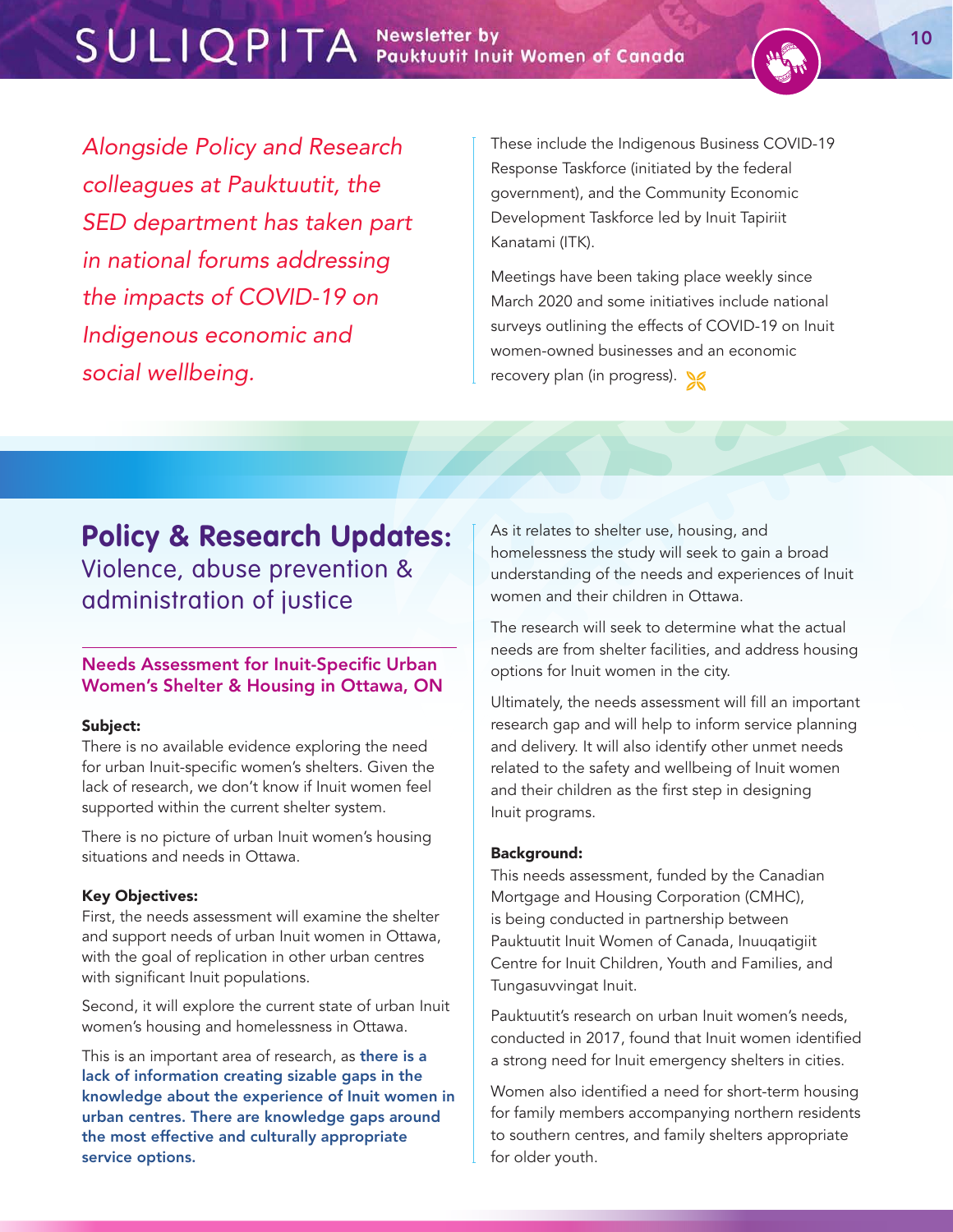Lastly, the need for affordable, safe, long-term housing was described at length.

#### NEXT STEPS:

To sample both shelter clients, staff, and housing associations, the research team developed two versions of a survey (both online and in print).

A questionnaire was completed by former or current Inuit women shelter users; and those who have or need access to options such as permanent low-cost housing, rental subsidies, rent controls, cooperative housing, and social housing.

The second version of the survey was designed for a wide range of service providers representing several agencies (e.g., emergency shelters, drop-in agencies, supportive housing agencies, community-based organizations, community health centres, etc.).

Surveys are currently being conducted online and were concluded in October 2020.

The research team has also begun conducting semistructured individual phone interviews with Inuit women in and around the Ottawa-Gatineau area who are shelter residents or have had experiences within the urban shelter system.

Interviewing will provide an opportunity for participants to share their direct life experiences and provide firsthand perspectives on their needs, challenges, and experiences.

Last, the research team is also conducting a series of face-to-face and phone semi-structured key informant interviews with Inuit women and employees with experience in different service models including:

- emergency shelters;
- emergency shelters;
- drop-in agencies;
- supportive housing agencies;
- • community-based organizations; and
- • community health centres.

Key informants are being interviewed about their knowledge and experiences related to how Inuit clients are accessing and interacting with the shelter system and housing options.

#### EXPECTED OUTCOMES:

The year-long participatory research project will conclude in a wide-ranging needs assessment report in spring 2021.

The report will identify barriers affecting Inuit women's shelter usage. It will identify and engage key stakeholders that wish to collaborate.

It will establish knowledge gaps and develop recommendations and strategies to enhance Inuit women's safety and security in Ottawa.

#### Gender Equality in the Arctic: Phase III (GEAIII)

#### Subject:

Inuit women in Canada share many matters of interest with the Arctic Council and seek to work cooperatively on issues of concern to them and their families.

To provide for better futures for Inuit women and their families, it is important that Inuit women be directly involved, through Pauktuutit, in the development of a pan-Arctic report on gender and diversity in the Arctic.

#### Key Objectives:

Pauktuutit seeks to contribute meaningfully to the Arctic Council's Sustainable Development Working Group's report to promote Inuit women-focused strategies to advance achievement of gender equality and to empower Inuit women by amplifying their voices in decision-making processes.

#### Background:

In December 2019, Pauktuutit received funding from Crown-Indigenous Relations and Northern Affairs Canada to undertake a project in collaboration with the Arctic Council's Sustainable Development Working Group, for the pan-Arctic Report on Gender and Diversity in the Arctic, by participating as a member of the editorial committee.

Pauktuutit is drafting submissions to be included in the Empowerment and Violence and Reconciliation chapters.

#### NEXT STEPS:

Pauktuutit has drafted both chapter submissions and is waiting for the editorial committee to review them in full.

Pauktuutit received funding for travel to attend project meetings, panel discussions, and relevant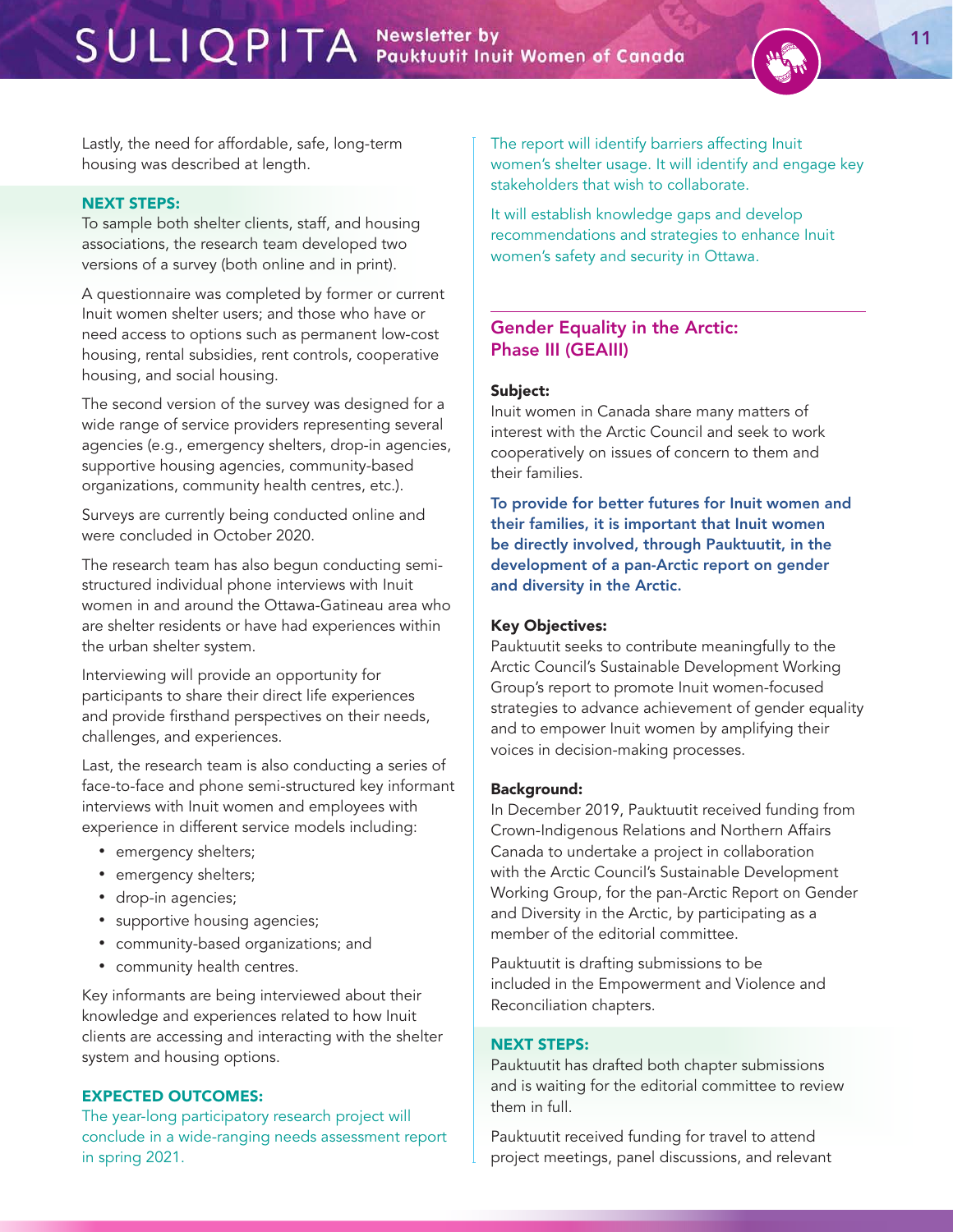events. Because of COVID-19, most of the opportunities to meet have been cancelled.

Pauktuutit had intended to meet various partners and authors at the Arctic Science Summit Week (ASSW), and the International Congress of Arctic Social Sciences (ICASS), but both are cancelled. Pauktuutit will take part in various conferences online.

The last report on gender equality in the Arctic will conclude ahead of the end of the Icelandic Arctic Council Chairmanship in May 2021.

#### EXPECTED OUTCOMES:

The project will raise visibility and understanding of the importance of gender issues in the Arctic and identify priorities and concrete strategies for increased diversity and gender balance in policy and decision-making processes. It will also provide information to facilitate sustainable future policy making.

#### Inuit Tapiriit Kanatami (ITK) — National Health Survey

Group led by Esther Usborne at ITK — Group reports to NICOH

#### *Qanuippitaa?* National Inuit Health Survey Working Group

#### Subject:

*Qanuippitaa?* National Inuit Health Survey is a permanent health survey, funded by a 2018 federal budget allocation of \$82 million over 10 years with \$6 million per year ongoing.

We expect data collection to begin in summer 2021 and take place every five years. All the data will be owned by Inuit and survey questions will reflect Inuit health priorities.

#### Key Objective:

The goal of *Qanuippitaa?* The goal is to provide an overall picture of the health and wellbeing of Inuit in Canada to achieve the long-term health and social equity of Inuit.

The implementation and content of the survey, data analysis, and access to survey data will be Inuit-determined. The regions will jointly manage the survey, with flexibility and support for regional independence, to design the survey in response to each region's unique interests and needs.

#### Background:

*Qanuippitaa?* Is the only health survey controlled and led by Inuit.

It is being developed and carried out in partnership with the four Inuit regional organizations, Inuvialuit Regional Corporation, Nunavut Tunngavik Incorporated, Makivik Corporation and the Nunatsiavut Government, as well as Inuit Circumpolar Council Canada, Pauktuutit Inuit Women of Canada and the National Inuit Youth Council.

Other partners include the Government of Northwest Territories, the Government of Nunavut, the Nunavik Regional Board of Health and Social Services and Labrador Grenfell Health.

The target population for this survey is Inuit children, youth, adults, and elders primarily across Inuit Nunangat and in Ottawa.

In August 2018, Samantha Michaels, Senior Research and Policy Advisor, joined the Inuit Health Survey Working Group as a representative of Pauktuutit. The Inuit Health Survey Working Group is divided into several sub-committees, such as the data management and logo/branding committee.

Samantha is an active member of the Inuit Health Survey Content Development Working Group. She actively ensures that a gender lens is considered in the drafting of all the survey content (i.e., themes, concepts and questions).

She ensures that the areas of survey content reflect Pauktuutit's emerging data needs, such as the impact of physical and sexual violence on the overall wellbeing of Inuit women and children and other gender-specific determinants of health.

#### NEXT STEPS:

The *Qanuippitaa?* Content Development Working Group holds weekly teleconferences to review the survey questionnaires. The group has completed first drafts of the child, youth, and adult questionnaire.

The survey questions will go through many rounds and stages of testing before going into the field for data collection to begin in summer 2021.

#### EXPECTED OUTCOMES:

*Qanuippitaa?* Will collect up-to-date information that will help program and policymakers at the local,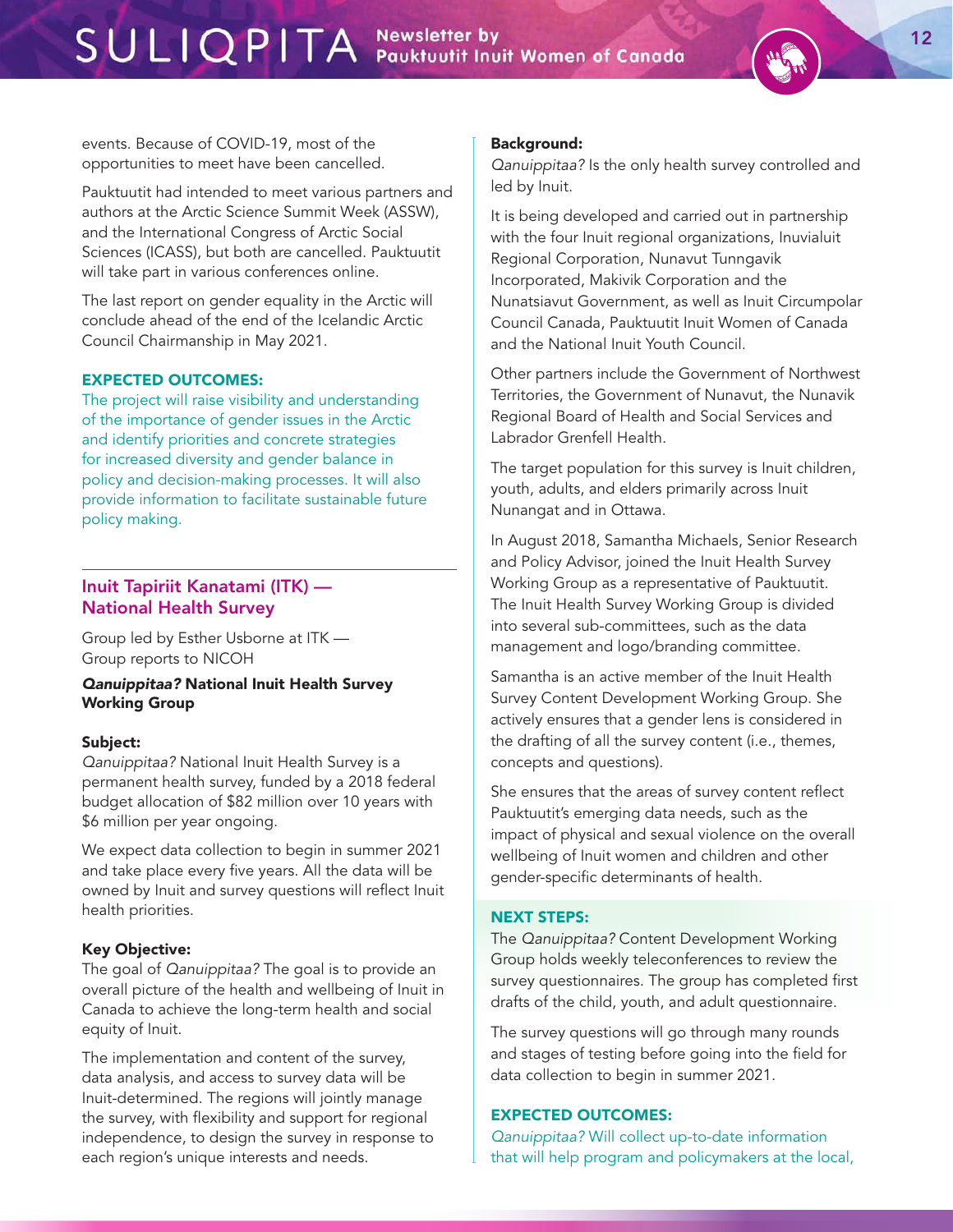regional and national levels to better understand how the health status of Inuit is changing and guide Inuit health program development.

An additional expected result is to provide Inuit with the training and resources required to conduct entirely Inuit-led surveys on an ongoing basis.

This will help to ensure Inuit have greater control over research, while also providing survey and research-related expertise and jobs that will stay in Inuit communities.

#### Violence, Abuse Prevention & Administration of Justice: Sub-MOU Working Group

#### Subject:

The Violence, Abuse Prevention and Administration of Justice Working Group is held under one of the four priority areas under the Canada-Pauktuutit Memorandum of Understanding.

The Working Group has outlined three major areas of focus to enhance the safety and address the needs of victims of abuse. These areas include access to safety (namely shelters, second stage and transition housing), child and youth safety, as well as a criminal justice system review.

#### Key Objectives:

The overarching goal of the working group is for Pauktuutit to work in partnership with relevant federal government departments to develop and implement work plans to end violence against Inuit women and girls and improve the criminal justice system's response to both offenders and victims.

#### Background:

The Working Group, co-chaired by Pauktuutit and Crown-Indigenous Relations and Northern Affairs Canada (CIRNAC), has brought together senior level officials from relevant federal government departments to establish work plans and undertake activities to advance the safety and wellbeing of Inuit women and children.

Membership of the Working Group includes, but is not limited to, representatives from the following federal government departments: Public Safety, Department of Justice, Indigenous Services, First Nations and Inuit Health Branch, Canada Mortgage and Housing Corporation and Statistics Canada.

Members sit on the Working Group as representatives of their departments, while bringing individual expertise. The Working Group members may provide additional input on specific matters as required to fulfil the objectives set out in the Canada-Pauktuutit MOU. They may also seek this input through participation in smaller sub-committees and other means, as appropriate.

#### NEXT STEPS:

An initial, productive and well-attended interdepartmental meeting took place in January 2020 as an opening point to determine how to further common priorities.

A follow-up meeting is in the planning stages for late fall 2020. The focus of this meeting will be on child safety and wellbeing. Pauktuutit is calling for significant investments to support the development of child and youth advocacy centres, to provide a culturally safe environment to address the needs of children, youth, and their families.

Pauktuutit is also calling on the Government of Canada to fund, develop and enhance safe community spaces for Inuit youth and children accessible outside of normal working hours, such as youth centres.

#### EXPECTED OUTCOMES:

Work in collaboration with the federal government to prevent and reduce all forms of violence, abuse, and neglect toward Inuit children and youth by prioritizing the identification, prevention, and response to sexual and gender-based violence.

Missing & Murdered Indigenous Women & Girls Inquiry Data Sub-Working Group

#### Subject:

Beginning in July 2020, Pauktuutit became a member of the Missing and Murdered Indigenous Women and Girls Inquiry Data Sub-Working Group.

#### Key Objectives:

The Data Sub-Working Group is undertaking the following activities:

a. Developing a better understanding of relevant data holdings, and the qualitative and quantitative data supporting the National Inquiry, and developing a data framework to support the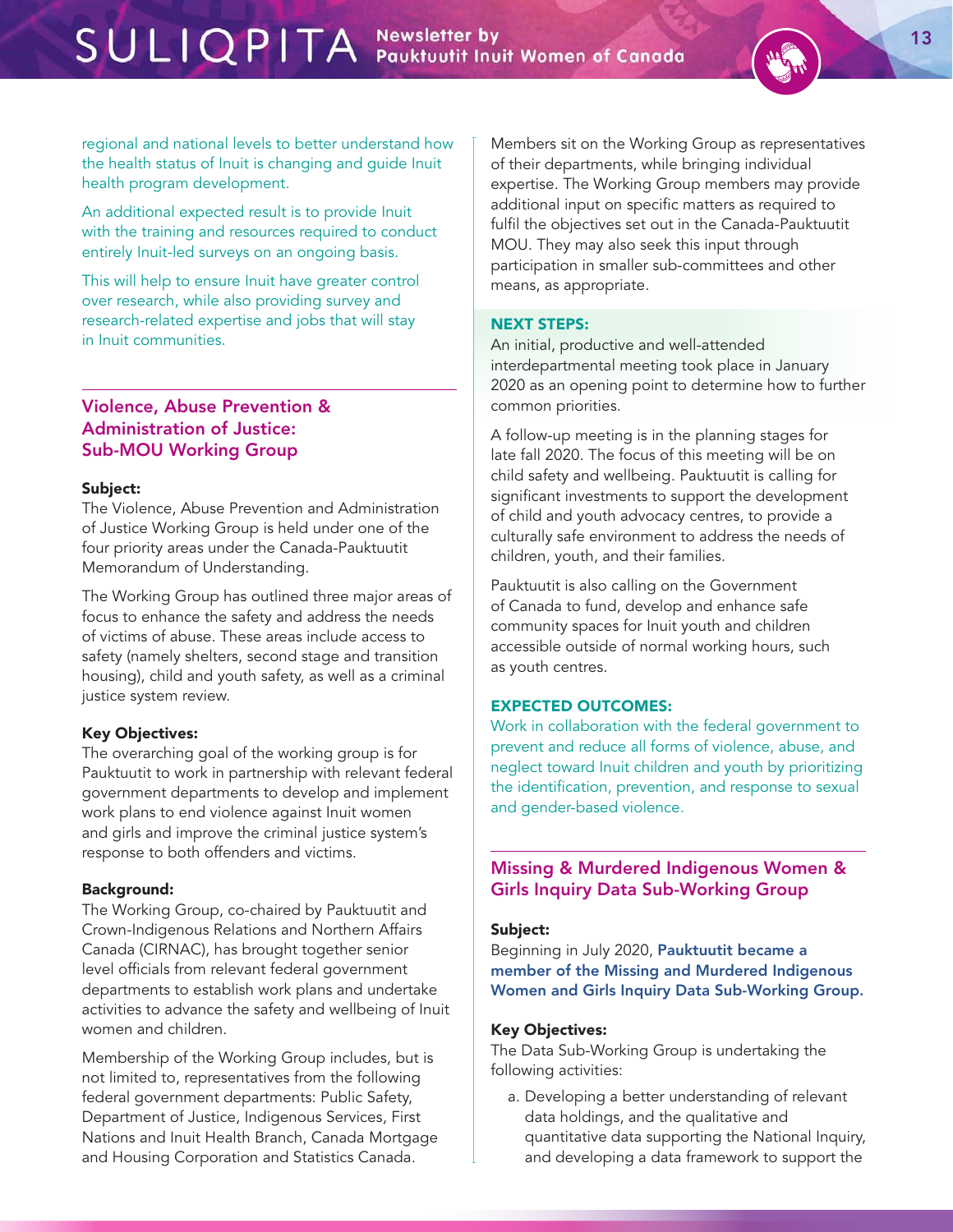ongoing development of the National Action Plan to combat violence against Indigenous women, girls, and 2SLGBTQI;

- b. Identifying data needs to support the development of the National Action Plan, including but not limited to outcome indicators, contributing factors to violence, and data contributing to tracking the importance and effectiveness of initiatives, programs and concepts in the prevention of violence;
- c. Defining data outcomes and measure that should track progress on the implementation of the National Action Plan; and,
- d. Linking with the Core Working Group and supporting sub-working groups' activities related to data.

#### Background:

The National Inquiry into Missing and Murdered Indigenous Women and Girls resulted in a conclusive report on June 3, 2019, which included 231 Calls for Justice.

Following this release, the Prime Minister announced the development of a National Action Plan. This commitment was a first step toward addressing Call for Justice 1.1, which recommends that the federal, provincial, territorial, and Indigenous governments work together to develop a National Action Plan.

The Government of Canada committed to working together with Indigenous, provincial, and territorial partners on the development of the National Action Plan and to driving transformative change to end systemic racism and violence against Indigenous women, girls, and 2SLGBTQI and Two-Spirit people.

Several sub-working groups, including the Data Sub-Working Group, will support the Core Working Group throughout development of the National Action Plan and its implementation.

#### NEXT STEPS:

The Data Sub-Working Group will continue to meet regularly to discuss different data components. Meetings will be held virtually.

They may be more frequent during the development of the National Action Plan than during the implementation phase and will take place every one to two weeks, for an approximate duration of 1.5 hours per meeting.

Special ad hoc meetings of the Data Sub-Working Group with families, survivors, other sub-working groups, experts, National Indigenous Organizations, Indigenous women and other groups may also be organized on an as-needed basis.

#### EXPECTED OUTCOMES:

The Core Working Group will direct the Data Sub-Working Group and review data recommendations. The Data Sub-Working Group is accountable and reports to the Core Working Group.

Pauktuutit's participation on this committee will ensure that Inuit-specific data needs are well reflected in the National Action plan.

#### Pauktuutit, RCMP & Public Safety Canada Task Force

#### Subject:

In January 2020, Pauktuutit released a research study titled *Addressing Gendered Violence against Inuit Women: A review of police policies and practices in Inuit Nunangat*.

The study's report details 15 specific recommendations. Pauktuutit has convened a task force of key stakeholders, namely RCMP and Public Safety Canada.

#### Key Objectives:

The aim of the task force is to implement the report's recommendations and monitor the development of tools and resources made available to police services throughout Inuit Nunangat.

#### Background:

Funded by Public Safety Canada, Pauktuutit released a report in January 2020 on the police response to gendered violence in Inuit Nunangat. The report reveals systemic racialized policing, embedded across institutional policies and practices.

According to the report's recommendations, moving forward will require a fundamental shift in how northern policing is carried out to address the prevalence and severity of the violence that Inuit women experience, and the challenges they encounter in finding safety and security when violence occurs.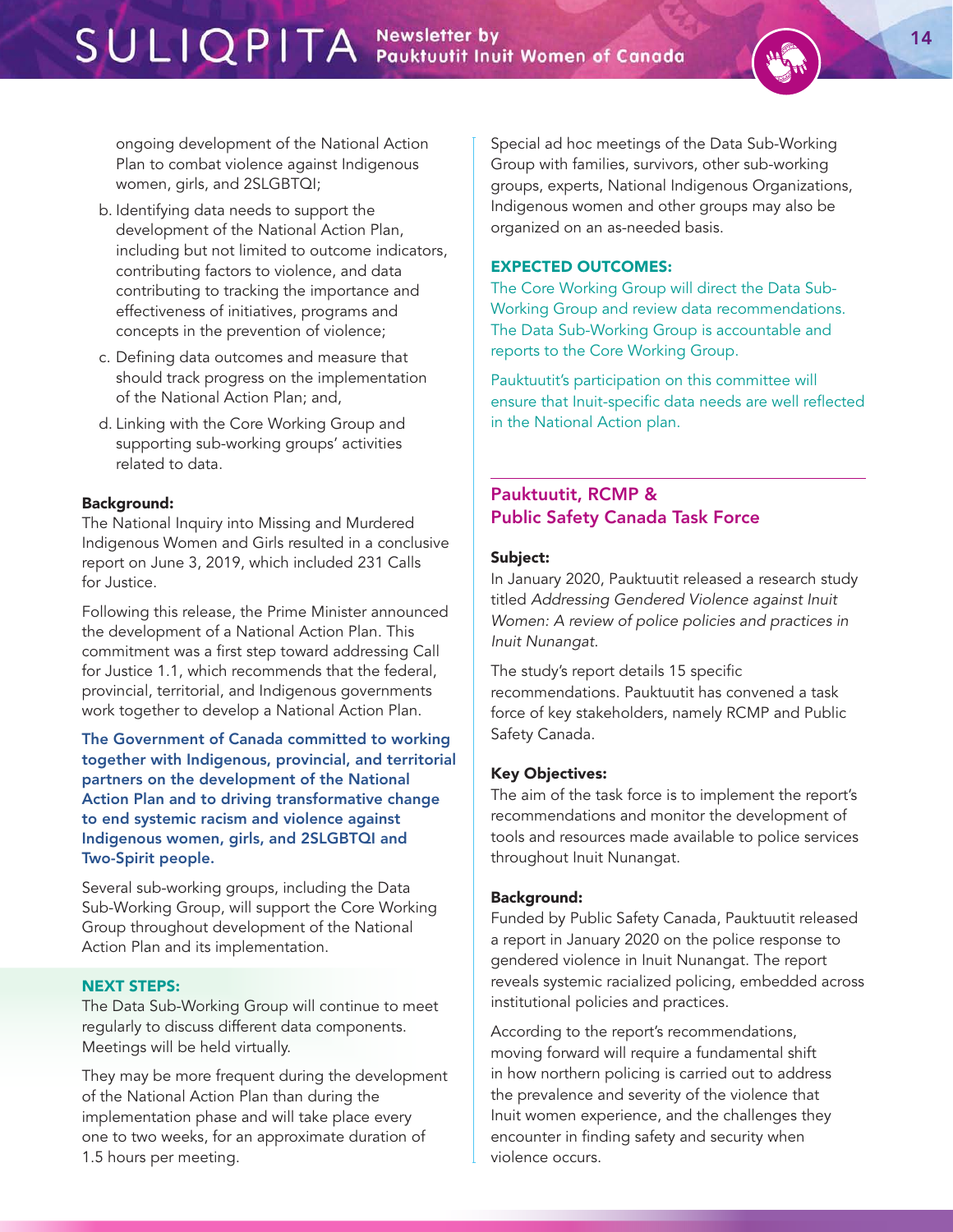Chief Superintendent Amanda Jones, Commanding Officer, "V" Division (Nunavut) attended our Annual General Meeting (AGM) in February 2020. Since our AGM, Pauktuutit staff members have been in contact with Chief Superintendent Amanda Jones.

In July 2020, President Rebecca Kudloo had productive phone meetings with RCMP Commissioner Brenda Lucki and federal Minister of Public Safety, the Honourable Bill Blair.

During these calls, President Kudloo raised the urgency of co-developing a Memorandum of Understanding (MOU) between Pauktuutit, Public Safety, and the RCMP to enhance the safety and wellbeing of Inuit women and their children. All parties were supportive of this approach.

President Kudloo sent a letter to Nunavut Minister of Justice, the Honourable Jeannie Ehaloak, to commend her commitment to acting on a civilian oversight body for serious incidents involving the RCMP in Nunavut.

President Kudloo offered her desire to work directly with Minister Ehaloak and her officials, as may be helpful. She also wrote a similar letter to the Honourable Elisapee Sheutiapik, Minister Responsible, for the Status of Women in Nunavut.

Pauktuutit staff members have continued ongoing communication with RCMP and Public Safety Canada officials.

#### NEXT STEPS:

Pauktuutit will continue to work with the RCMP and Public Safety Canada officials to develop an action plan based on mutually agreeable tasks and timelines to accomplish the creation and implementation of a memorandum of understanding (MOU).

Pauktuutit will also develop working relationships with the Chief Superintendents in Newfoundland and Labrador, and the Northwest Territories, who have jurisdiction in Nunatsiavut and the Inuvialuit Region.

#### EXPECTED OUTCOMES:

The MOU will serve as a well-designed action plan to make it easier to identify shared objectives, and to monitor progress and accountability to reduce gender-based discrimination and violence against Inuit women and girls.

# **Access to Justice for Family Violence in Nunavut:** A research project & awareness campaign

Pauktuutit Inuit Women of Canada and the Law Society of Nunavut are collaborating on a project to raise awareness of family violence – especially intimate partner violence – and the legal options to address this issue in Nunavut.

Funded by the Law Foundation of Ontario, the project comprises two parts: a research study and an awareness campaign. We expect to complete both in the first half of 2021.

The project aims to address the lack of research on what access to justice barriers exists regarding family violence and determine whether the Family Abuse

Intervention Act (FAIA) meets the needs of survivors of intimate partner violence.

Pauktuutit and the Law Society of Nunavut have conducted interviews and focus groups with Inuit women who have lived experiences and service providers in the South Baffin/Qikiqtaaluk, Kitikmeot and Kivalliq regions.

We shared the research results with the Government of Nunavut Justice Department and numerous service providers and stakeholders, including:

- community justice outreach workers;
- family services;
- the RCMP;
- mental health workers; and
- various advisory committee members.

Validation meetings provided feedback regarding the effectiveness of the legislation, and recommendations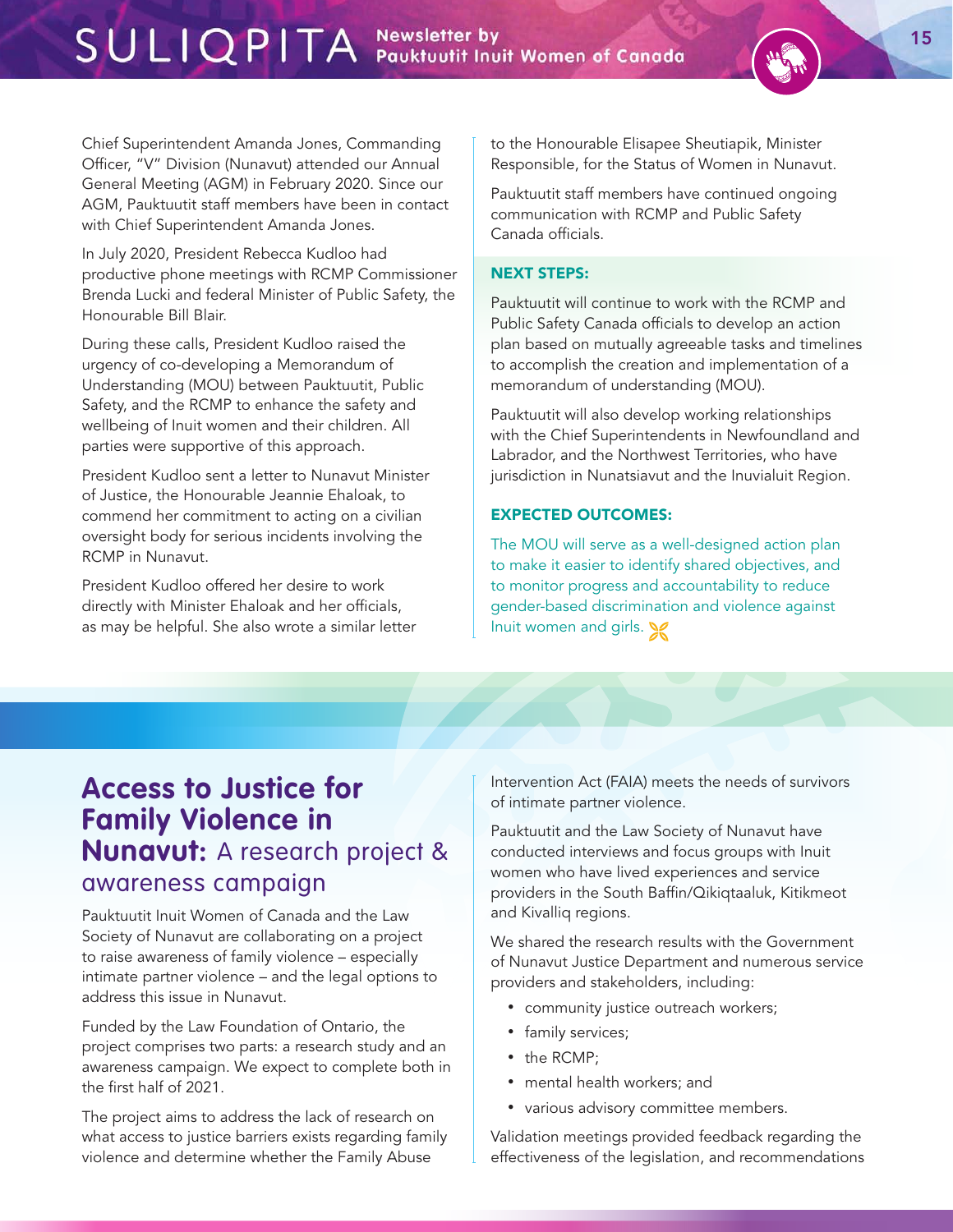to strengthen it. We shared the findings with women who took part in the experience interviews to validate the preliminary results.

*We are also developing a comprehensive public awareness campaign to strengthen Nunavummiut's ability to recognize abusive situations while also increasing the public's level of understanding about the FAIA legislation and other available legal options.* 

The research study findings will reflect the level of awareness and perception of the FAIA in Nunavut, and access to justice barriers for survivors of family violence.

The public awareness campaign will target both community members and service providers. It will likely include information sessions, videos, posters, podcasts, plain language resources, radio interviews, and social media posts.

A survey is scheduled to be shared later this fall. We expect the research report to be available shortly thereafter. A shorter plain language summary will accompany it, and fact sheets in English, Inuktitut and French to be shared with research participants and stakeholders involved.

We anticipate launching the public awareness campaign sometime in winter 2021.

Awareness campaign products may include print media, videos, posters, podcasts, radio and social media, workshops, Astro Movie Theatre (Iqaluit) and other plain language resources, depending on the key messages developed from the research findings.

# **Indigenous Coordination & Engagement Division:**

### Social & economic development policy updates

Pauktuutit continues to build and expand a working relationship at the policy level with Employment and Social Development Canada (ESDC). ESDC is a large government department, some 2,800 employees strong and is led by four ministers.

Broadly, ESDC works to improve the standard of living and quality of life for all Canadians. July 2020 marked the first-year anniversary of Pauktuutit's joint Engagement Protocol Agreement (EPA) with ESDC.

This Agreement has enhanced our capacity to partner with ESDC on common priorities and issues which affect the wellbeing and safety of Inuit women, children and families.

Notably, Pauktuutit is focusing on the following policies, programs and services:

- early learning and childcare;
- skills-building;
- accessibility for Canadians living with a disability; and
- poverty reduction, including food security and homelessness.

This joint inaugural year has seen an increase in mutual satisfaction between parties, as evidenced by the growing engagement of various ESDC divisions with Pauktuutit.

An evaluation tool was drafted to begin the conversation through the use of *Inuit Qaujimajatuqangit* (IQ) as a component for culturally relevant evaluations. The evergreen work plan was expanded to feature concrete short-, medium-, and long-term outcomes and timelines on key priority areas that were mutually identified for action.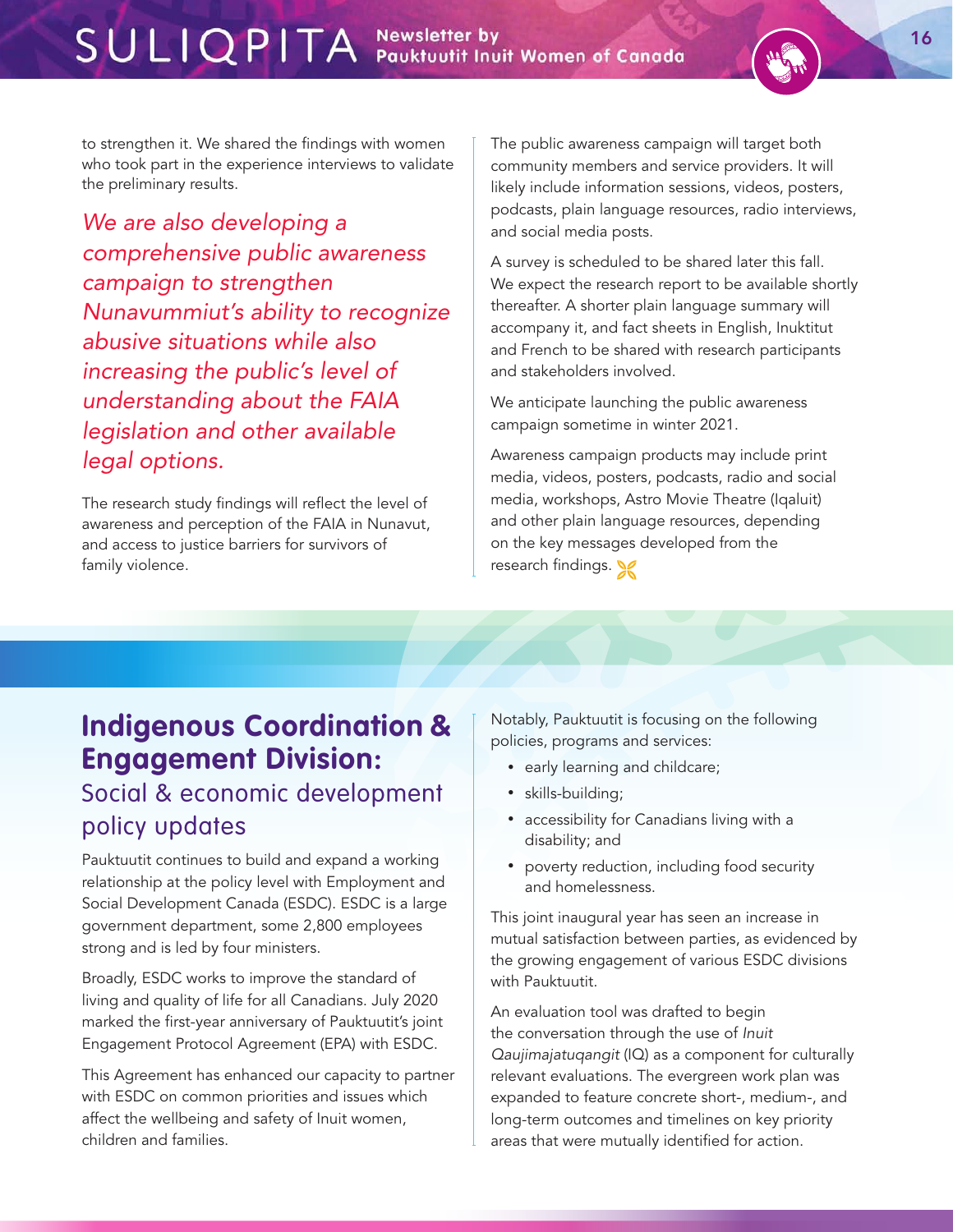*We have seen an increase in the inclusion of Inuit women's perspectives in many relevant policies, decision-making processes and outcomes. Pauktuutit is included in working groups, advisory committees, process, and distribution of opportunities for participation on steering or tribunal committees.* 

This year, the administrative burden occurring in increments was reduced. For instance, the Indigenous Coordination and Engagement Division (ICED) supported the recruitment process for key positions on national council.

This support included the implementation process for engagement as well as the application and appointment processes for Governor-in-Council opportunities.

Now, the opportunity application process uses autofilled and formatted forms for ease of application as well as monthly verbal narrative reporting, with ICED capturing notes and achievements for transparency and accountability.

#### Pauktuutit has successfully secured funding to support the development of an Inuit-specific gender-based analysis plus (GBA+) tool.

Once complete, this tool will help in the development, implementation and evaluation of ESDC policies, programs and services, ensuring they align with the rights, needs and priorities of Inuit women, children and families.

This work will unfold over this fall and early winter, with the goal of creating a solid framework featuring identified indicators by fiscal year-end.

We have also collaborated with Inuit Tapiriit Kanatami (ITK), notably by participation in the Inuit-Crown Partnership Committee, Inuit Early Childhood Development Working Group, National Inuit Food Security Working Group, the National Inuit Committee on Education, National Inuit Housing Working Group and the Inuit Child Welfare Legislation Working Group.

#### COVID-19

Pauktuutit continues to work diligently with various federal departments, task forces and working groups to ensure Inuit women have access to federal funding and supports for food security, homelessness, shelters in urban centres, and for businesses owned by Inuit women.

We have also submitted a proposal to Indigenous Services Canada (ISC) to complete a research and policy position that will enhance the economic recovery of Inuit women in business.

#### On the Horizon

We will continue to meet with our partners within ESDC, with a focus on the following priority areas:

- an Inuit-specific gendered lens;
- employment;
- training;
- economic stimulus opportunities; and
- the right to food and safe housing for Inuit women and their children across Canada.

We are also working with the 'Reaching Home' division of ESDC to conduct research and capacitybuilding in urban centres. This work will help address gaps in homelessness and shelters in urban centres.

The Poverty Reduction Working Group was created under one of the four priority areas within the Canada-Pauktuutit Memorandum of Understanding (MOU).

The overarching goal of this working group is for Pauktuutit to collaborate with relevant federal government departments to develop and implement work plans to reduce poverty for Inuit women and girls across the country.

The Working Group is co-chaired by Pauktuutit and Crown-Indigenous Relations and Northern Affairs Canada (CIRNAC).

The group is currently bringing together seniorlevel officials from relevant federal government departments to establish work plans and undertake activities. This will include a holistic definition and understanding of poverty as well as its associated effects.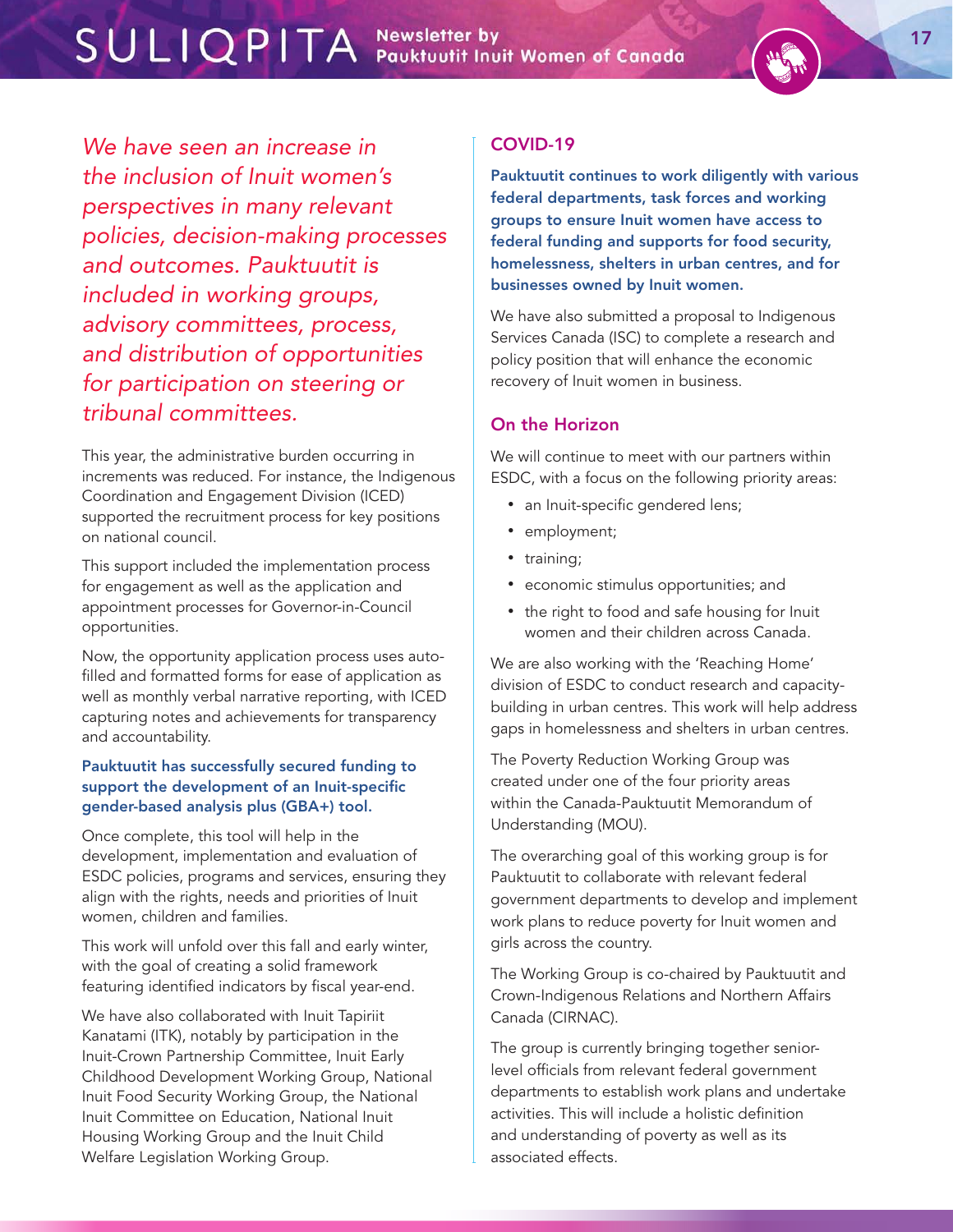As the primary caregivers of children, Inuit women have both a need and strong interest in and need for childcare programs so they can work in the wage economy, further their education by attending secondary and post-secondary school or participate in training programs. They struggle with demands on their time.

With the exception of Ottawa, no Inuit-specific Indigenous Early Learning and Child Care (IELCC) services exist outside Inuit Nunangat, resulting in a gap in the policy and fair distribution of funds for all Inuit.

To address the gaps in services for Inuit children living outside of Inuit Nunangat, we have partnered with Inuit Tapiriit Kanatami (ITK) on a research and policy report that will provide concrete recommendations based on real-time data and experiences.

#### Disabilities & Accessibility

Accessibility in Canada is about creating communities, workplaces, and services that enable everyone to take part fully in a society without barriers.

*To support improved outcomes for Inuit women and their children experiencing disabilities, a first step will be to conduct research to measure and understand demographics.* 

Pauktuutit has developed a concept that will lay the foundation for understanding disability among Inuit, focusing on Inuit women and their children across Canada. We are actively seeking engagement to discuss how to move forward with this research.

# **Inuit-Adapted Community Readiness Model:**  New learning videos

The researchers from Dalhousie University and Pauktuutit who jointly developed an Inuit adaptation of the Community Readiness Model (CRM) are now creating supplementary instructional videos, which will become available to Inuit communities in 2021.

Launched in late 2019, the adapted Inuit CRM is a beneficial tool to help communities determine how ready they are to tackle a range of issues including health, social, and environmental concerns.

By creating a series of instructional videos on how to use the adapted Inuit CRM, the project team hopes to make the model more shareable and applicable by Inuit.

The adapted model was initially introduced at a twoday workshop in Ottawa, which brought together the research team, the Canadian Inuit HIV/AIDS Network (CIHAN) and Community Health Representatives (CHRs) to discuss the research project and future directions.

At the meeting, CIHAN and the CHRs suggested that training videos could help support community partners looking to implement the new model. This recommendation led to the creation of a three-video series on how to use the adapted Inuit CRM.

The script for this series is complete, as are the storyboards, and production of the videos began this fall. Scheduled for release in 2021, the instructional videos are meant to be used in tandem with both the original CRM handbook and the adapted Inuit CRM.

Funding for this project is provided by the Canadian Institutes of Health Research (CIHR), Operating Grant (HIV/AIDS CBR Program—Aboriginal).